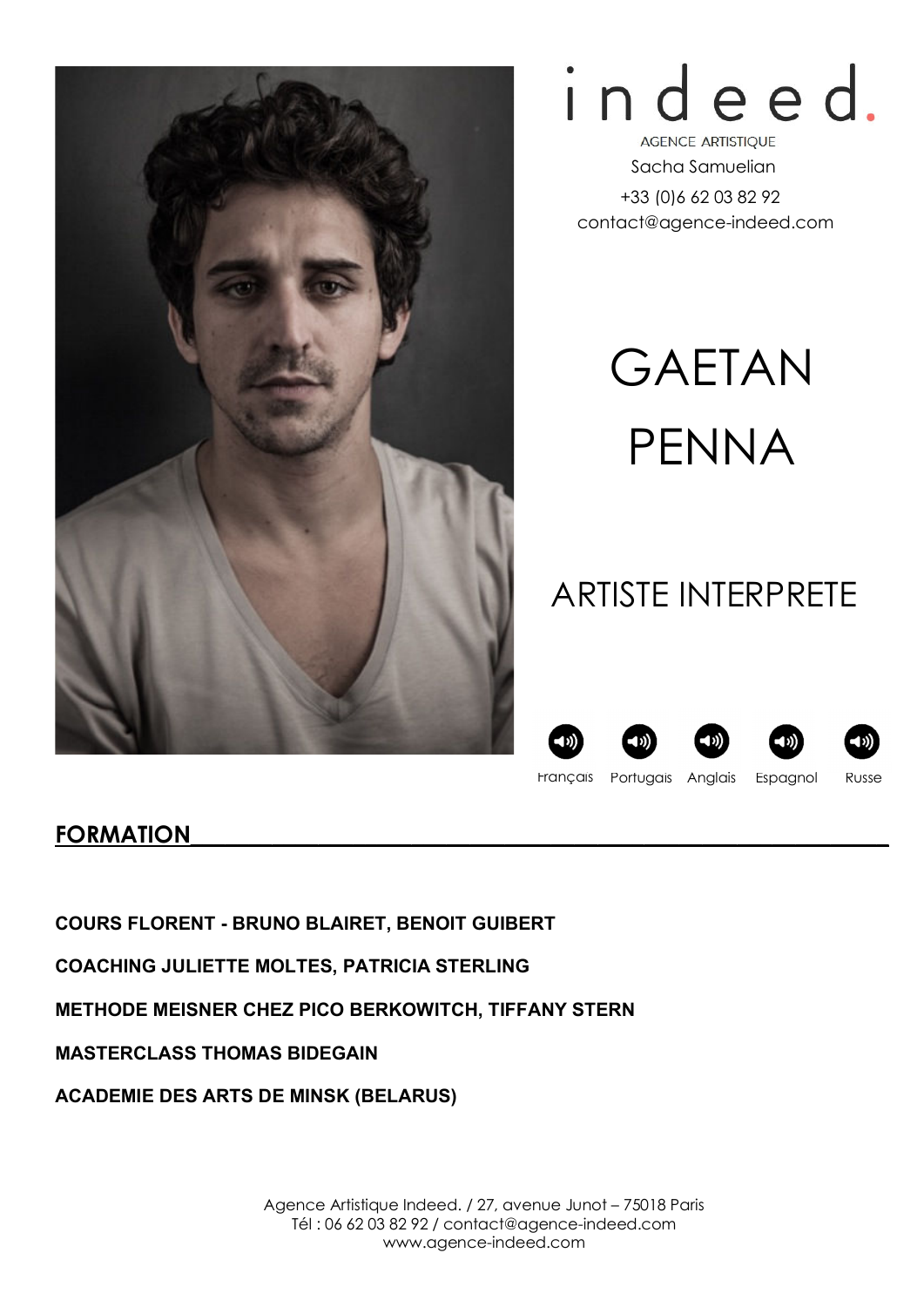LA CLASSE - RÉAL. MATHIEU LECUYER - RÔLE PRINCIPAL

#### COURT-METRAGE

TÊTE FROIDE - RÉAL. VINCENT BOCCARD AL AYN - RÉAL. NAOUFEL ALIJU - RÔLE PRINCIPAL TWO LINES - RÉAL. NICOLAS VAN BEVEREN - RÔLE D'ILAN RENDEZ-VOUS - ARTE - ZUENDEL FILM - RÉAL. SILVIA BORGES - RÔLE DE ZINE MINUIT - CORTLAND PROD - REAL. ALBAN CORET - RÔLE DU GARAGISTE D'UN BORD A L'AUTRE - SACREBLEU PROD - RÉAL. REMI MAZET - RÔLE PRINCIPAL

#### **TELEVISION**

SECTION DE RECHERCHES - EP. ''L'ENFANCE DE L'ART''- RÉAL. S. BAWOL - ROLE DE MARC **SOUCHON** 

#### THEATRE\_\_\_\_\_\_\_\_\_\_\_\_\_\_\_\_\_\_\_\_\_\_\_\_\_\_\_\_\_\_\_\_\_\_\_\_\_\_\_\_\_\_\_\_\_\_\_\_\_\_\_\_\_\_\_\_\_\_\_\_\_\_\_

LE CRIME DE CAMDENTOWN - MES SVETLANA DE CAYRON - RÔLE DE JACK L'EVENTREUR

L'EXTRAVAGANT MONSIEUR - MES JOURDAIN KIRILL ZARHAROV - RÔLE DE COVIELLE

ONCLE VANIA - MES KIRILL ZARHAROV

LE DUC DE VALOGNE - MES HERVE-CLAUDE ILIN - RÔLE DU CHEVALIER DE CHIFFREVILLE

L'ÉCHANGE – MES BRUNO BLAIRET - RÔLE LOUIS LAINE